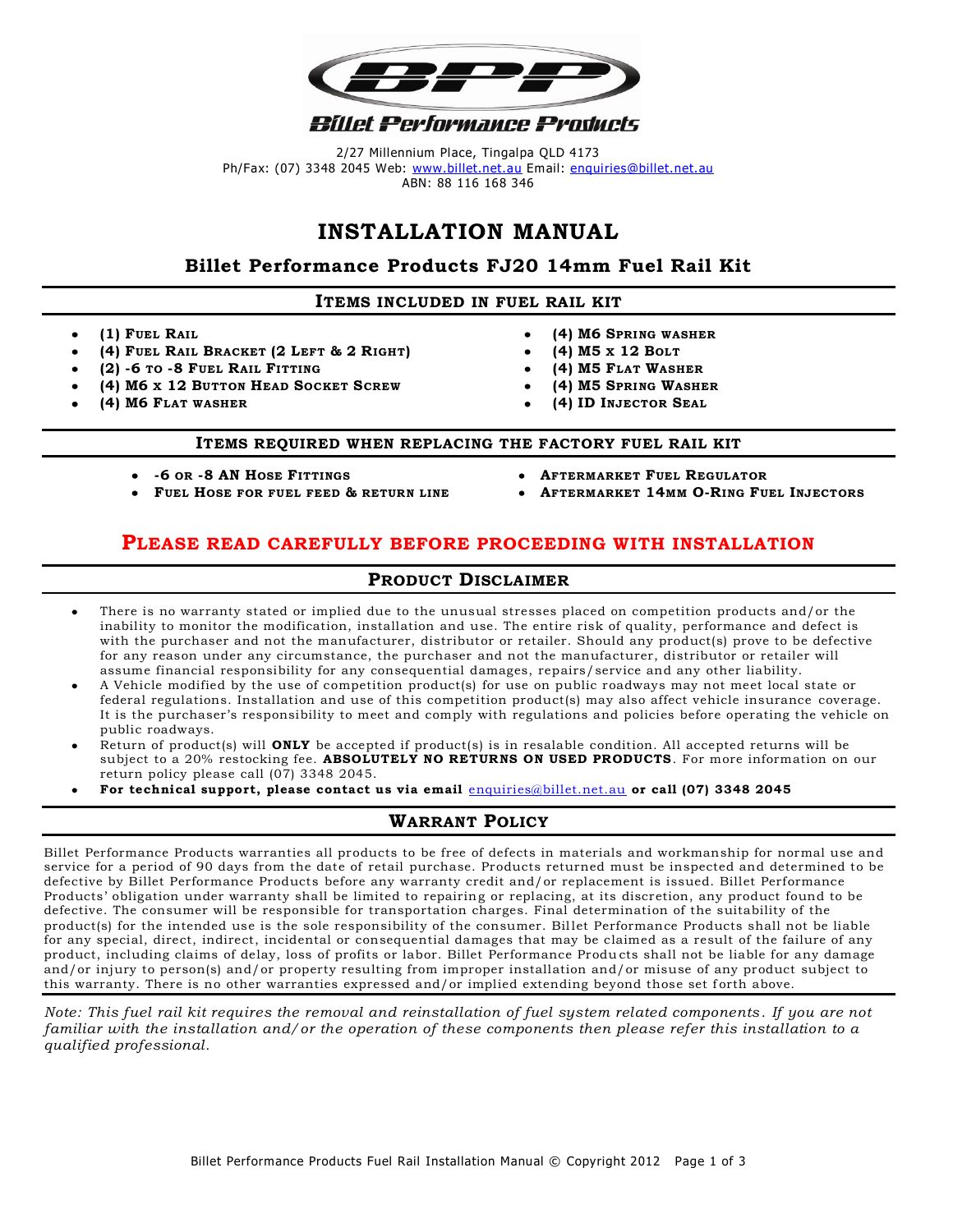## **WARNING!**

- **Keep open flames and/or spark away from vehicle at all times when removing and refitting fuel rail.**
- **Thoroughly clean your new Billet Performance Products fuel rail before installation.**
- **Be sure engine is off before you relieve the fuel pressure from vehicle.**

#### **INSTALLATION INSTRUCTIONS**

#### **Step 1: Removal**

- 1. Please refer to a factory service manual for the removal of the factory fuel rail.
- 2. Disconnect negative battery terminal before proceeding.
- 3. Clean the area around the fuel rail so that dirt cannot get into the engine.
- 4. Remove the fuel filter cap and undo banjo bolt on filter slightly to relieve all pressure.
- 5. Carefully disassemble the factory fuel rail.
	- a. Keep factory fuel rail spacers and bolts as these will need to be reused.
	- b. Ensure the vehicle is parked on a level surface.

### **Step 2: Assembling the Billet Performance Products Fuel Rail**

1. Install the -6 to -8 Fuel rail fitting supplied to either end of the fuel rail (Fig 1 and 2). Install the -8 o-ring side of the fitting into the fuel rail. Be careful not to damage the thread when doing so.



- 2. Install the aftermarket fuel injectors to fuel rail.
	- a. Aftermarket fuel injectors must be used. Depending on the injectors being used the appropriate spacer will need to be used. Please refer to Items included in fuel rail kit on page one.
	- b. Make sure the fuel injectors are properly seated in the Billet Performance Products fuel rail.

### **Step 3: Installation**

- 1. Install the Billet Performance Products fuel rail using the provided Brackets, Spacers and Bolts.
	- a. Install left & right fuel rail brackets to fuel rail.
	- b. Do not fully tighten the fuel rail until the fuel injectors are correctly seated into the intake manifold.
- 2. Tighten the mounting bolts.
	- a. Do not over tighten the bolts; doing so may cause damage to the fuel rail.
- 3. Install the fuel pressure regulator
	- a. An aftermarket fuel pressure regulator must be installed please consult a professional for options on aftermarket fuel pressure regulators.
- 4. Install the fuel feed and return line. Make sure that there is enough slack on the hoses to not place pressure on the fuel rail with engine movement.
- 5. Reconnect wiring harness and all connectors. Factory Connectors may need to be changed to suit injectors.
- 6. Tighten the Banjo bolt on top of the fuel filter.
- 7. Connect the negative battery terminal.
- 8. Turn the ignition switch to the on position for approximately two seconds and turn the ignition switch to the off position. **DO NOT ATTEMPT TO START ENGINE**.
	- a. Repeat this procedure three times, and then check all components that were removed during installation for any signs of fuel leakage.